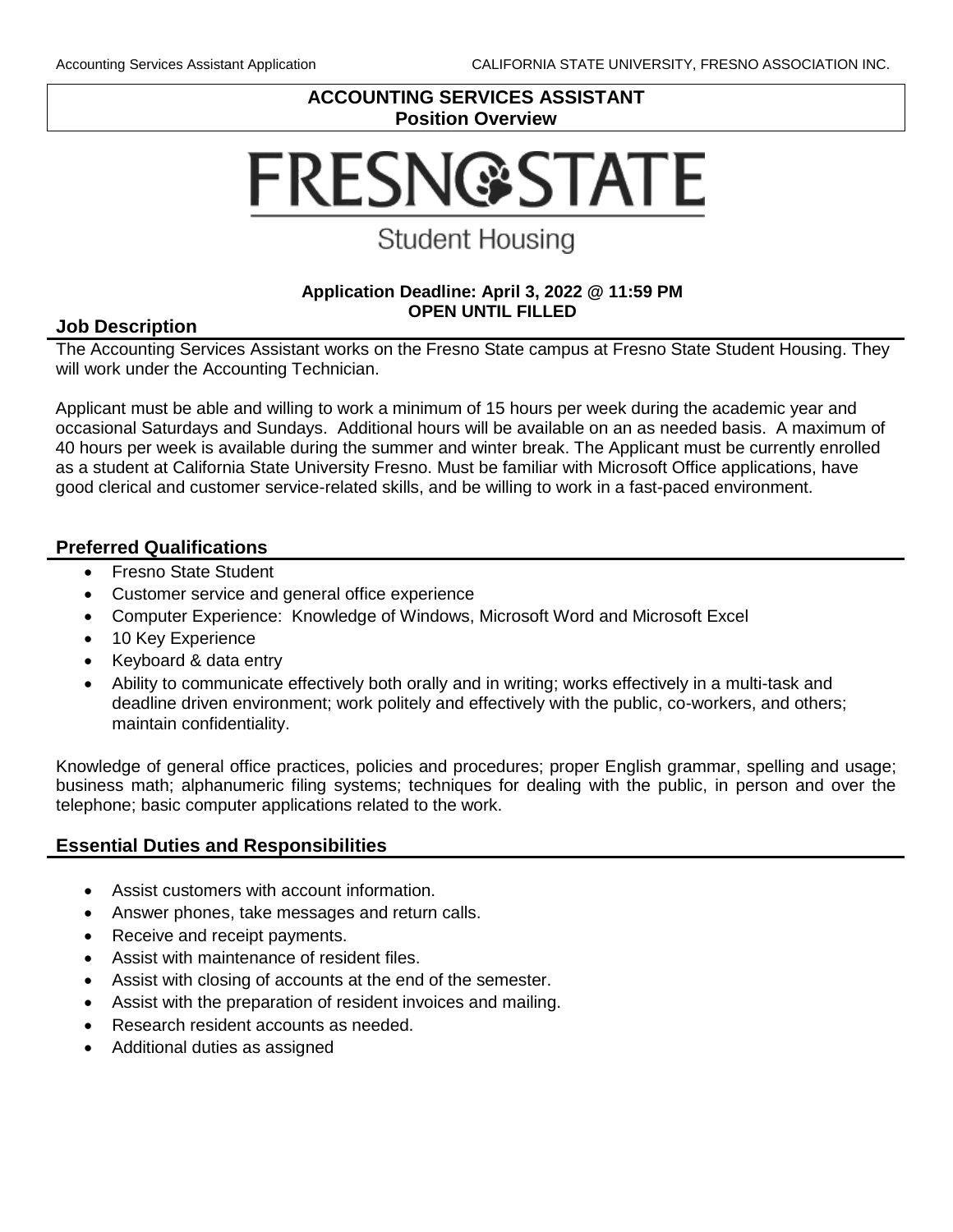#### **Mathematical Skills**

Ability to add, subtract, multiply and divide. Ability to calculate figures and amounts such as discounts, interest and percentages.

#### **Reasoning Ability**

Ability to solve practical problems and deal with a variety of concrete variables in situations where standardization exists. Ability to interpret a variety of instructions furnished in written, oral, diagram, or schedule form.

#### **Physical Demands**

The physical demands described here are representative of those that must be met by an employee to successfully perform the essential functions of this job. Reasonable accommodations may be made to enable qualified individuals with disabilities to perform the essential functions.

While performing the duties of this job, the employee is regularly required to sit, stand, walk and reach; use hands to finger, handle, or feel objects, tools, or controls; reach with hands and arms; and talk or hear. The employee is occasionally required to stoop, kneel, or crouch.

#### **Work Environment**

The work environment characteristics described here are representative of those an employee encounters while performing the essential functions of this job. Reasonable accommodations may be made to enable individuals with disabilities to perform essential functions. The duties of this position are performed in a well-lit, temperature-controlled office environment. The noise level in the work environment is usually moderate to loud.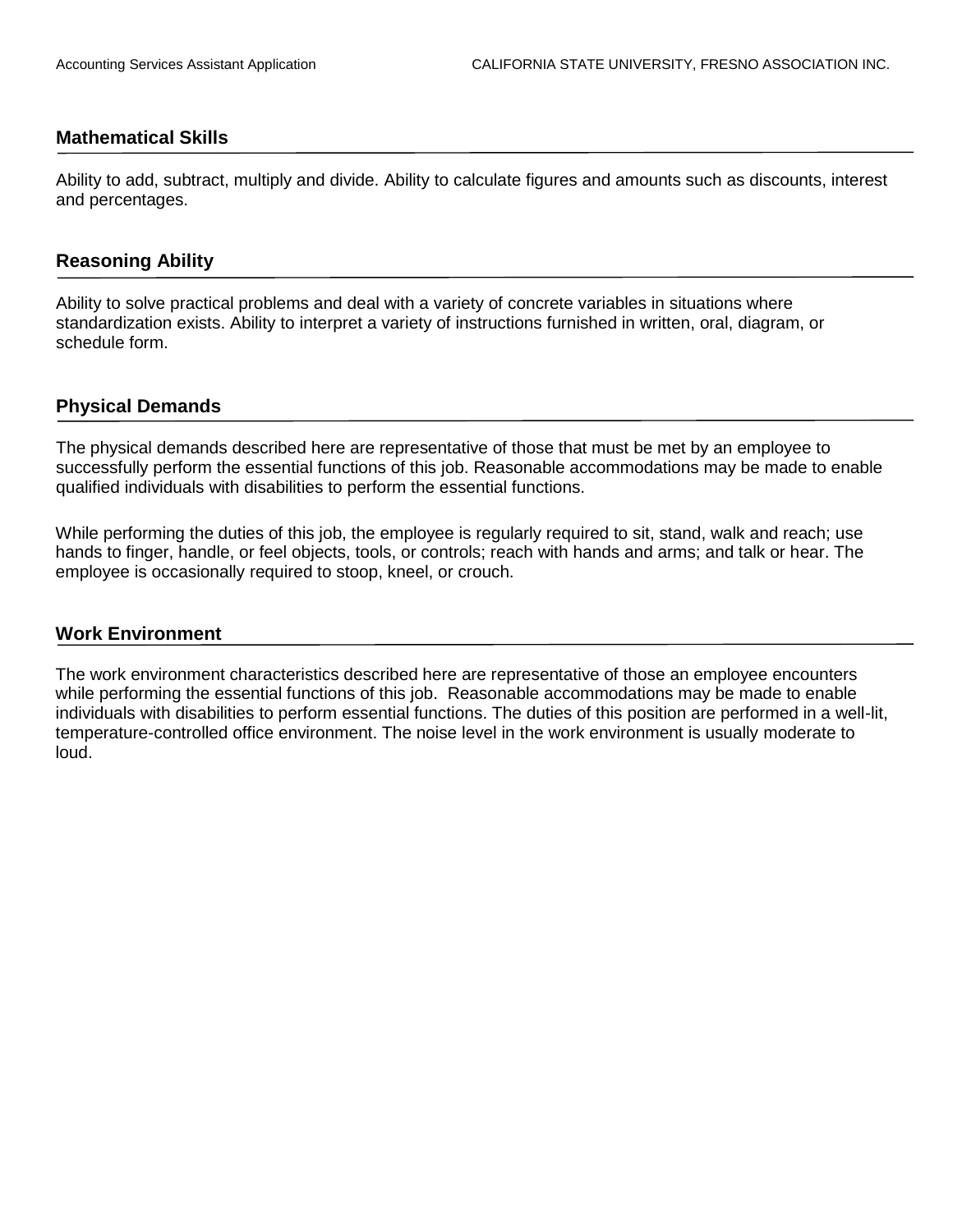# *Remove this coversheet before submitting your application.*

| <b>Personal Information:</b>                                                                                                                                                                                                   |            |              |                                                                                                                                                                                                                                |  |
|--------------------------------------------------------------------------------------------------------------------------------------------------------------------------------------------------------------------------------|------------|--------------|--------------------------------------------------------------------------------------------------------------------------------------------------------------------------------------------------------------------------------|--|
| Name: Name:                                                                                                                                                                                                                    |            |              | Fresno State ID#: \\sqrting\\sqrting\sqrting\sqrting\sqrting\sqrting\sqrting\sqrting\sqrting\sqrting\sqrting\sqrting\sqrting\sqrting\sqrting\sqrting\sqrting\sqrting\sqrting\sqrting\sqrting\sqrting\sqrting\sqrting\sqrting\s |  |
| Phone: E-mail Address: E-mail: E-mail: Address: All Annual Address: All Annual Address: All Annual Address: All Annual Address: All Annual Address: All Annual Address: All Annual Address: All Annual Address: All Annual Add |            |              |                                                                                                                                                                                                                                |  |
| <b>Permanent Address:</b>                                                                                                                                                                                                      |            |              |                                                                                                                                                                                                                                |  |
| <b>Street Address</b>                                                                                                                                                                                                          |            |              | Apt/Suite                                                                                                                                                                                                                      |  |
| City                                                                                                                                                                                                                           |            | <b>State</b> | Zip Code                                                                                                                                                                                                                       |  |
| <b>Local/On Campus Address:</b>                                                                                                                                                                                                |            |              |                                                                                                                                                                                                                                |  |
|                                                                                                                                                                                                                                |            |              | Check this box if your Local/On Campus Address is the same as your Permanent Address.                                                                                                                                          |  |
| <b>Street Address</b>                                                                                                                                                                                                          |            |              | Apt/Suite                                                                                                                                                                                                                      |  |
| City                                                                                                                                                                                                                           |            | <b>State</b> | Zip Code                                                                                                                                                                                                                       |  |
| 1. Have you ever been employed at Fresno State Student Housing? (Circle One)                                                                                                                                                   |            |              |                                                                                                                                                                                                                                |  |
|                                                                                                                                                                                                                                | <b>YES</b> |              | <b>NO</b>                                                                                                                                                                                                                      |  |
| If yes, list the position(s) held and date(s) of employment:                                                                                                                                                                   |            |              |                                                                                                                                                                                                                                |  |
|                                                                                                                                                                                                                                |            |              |                                                                                                                                                                                                                                |  |
|                                                                                                                                                                                                                                |            |              |                                                                                                                                                                                                                                |  |
|                                                                                                                                                                                                                                |            |              |                                                                                                                                                                                                                                |  |
|                                                                                                                                                                                                                                |            |              |                                                                                                                                                                                                                                |  |
|                                                                                                                                                                                                                                |            |              |                                                                                                                                                                                                                                |  |
| type of work performed:                                                                                                                                                                                                        |            |              | 2. List other previous employers (at least two years), including any volunteer hours, and briefly describe the                                                                                                                 |  |
|                                                                                                                                                                                                                                |            |              |                                                                                                                                                                                                                                |  |
|                                                                                                                                                                                                                                |            |              |                                                                                                                                                                                                                                |  |
|                                                                                                                                                                                                                                |            |              |                                                                                                                                                                                                                                |  |
|                                                                                                                                                                                                                                |            |              |                                                                                                                                                                                                                                |  |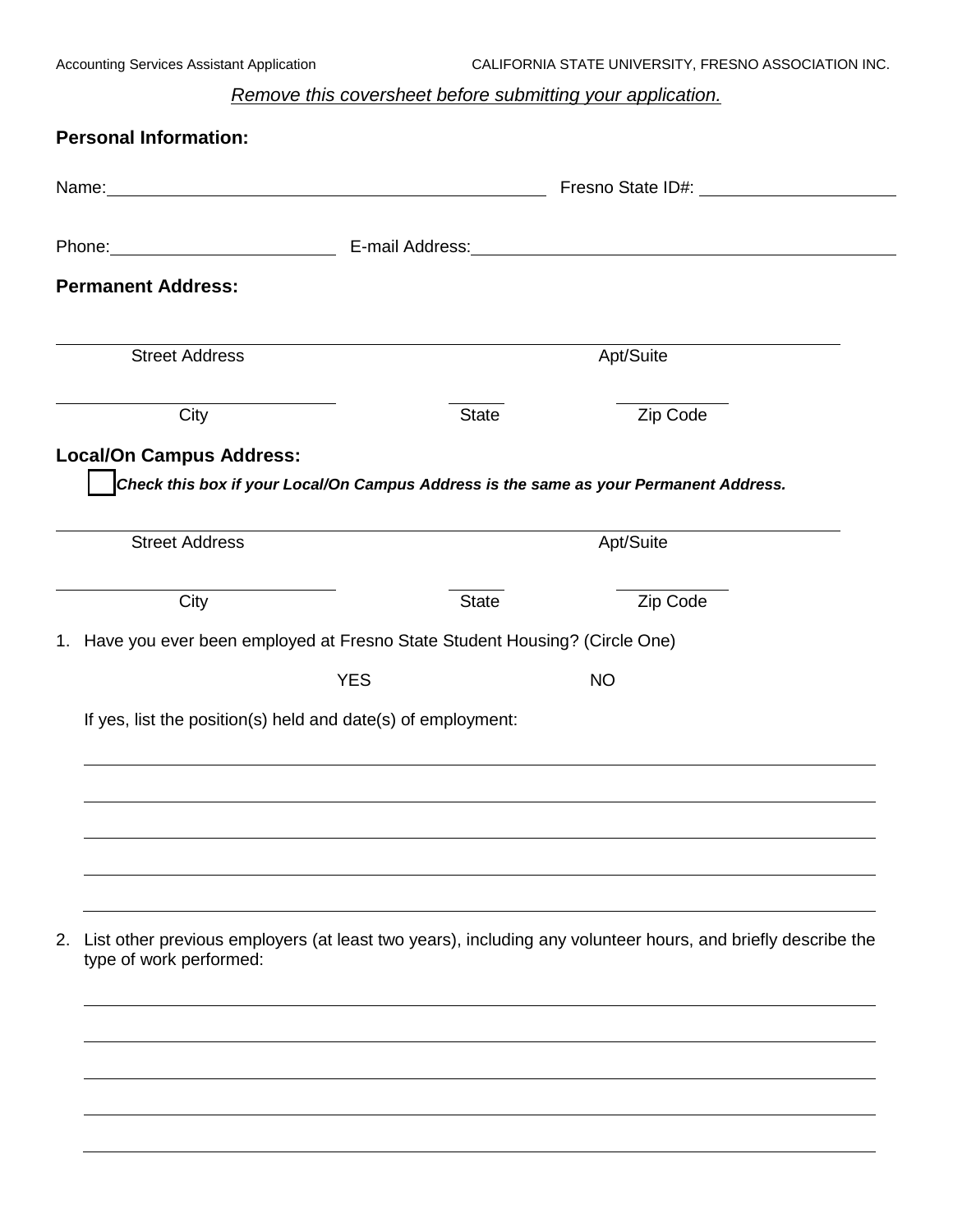3. Briefly describe any customer service experience you have provided in a volunteer or paid position:

4. What qualities or skills do you have that makes you the best candidate for this position?

#### **Scheduling**

Please indicate the times you are **AVAILABLE** to work each day. Attach your Spring 2022 Class Schedule.

|                 | <b>Time</b> |
|-----------------|-------------|
| <b>Sunday</b>   |             |
| <b>Monday</b>   |             |
| <b>Tuesday</b>  |             |
| Wednesday       |             |
| <b>Thursday</b> |             |
| <b>Friday</b>   |             |
| <b>Saturday</b> |             |

Explain any conflicts or special situations: